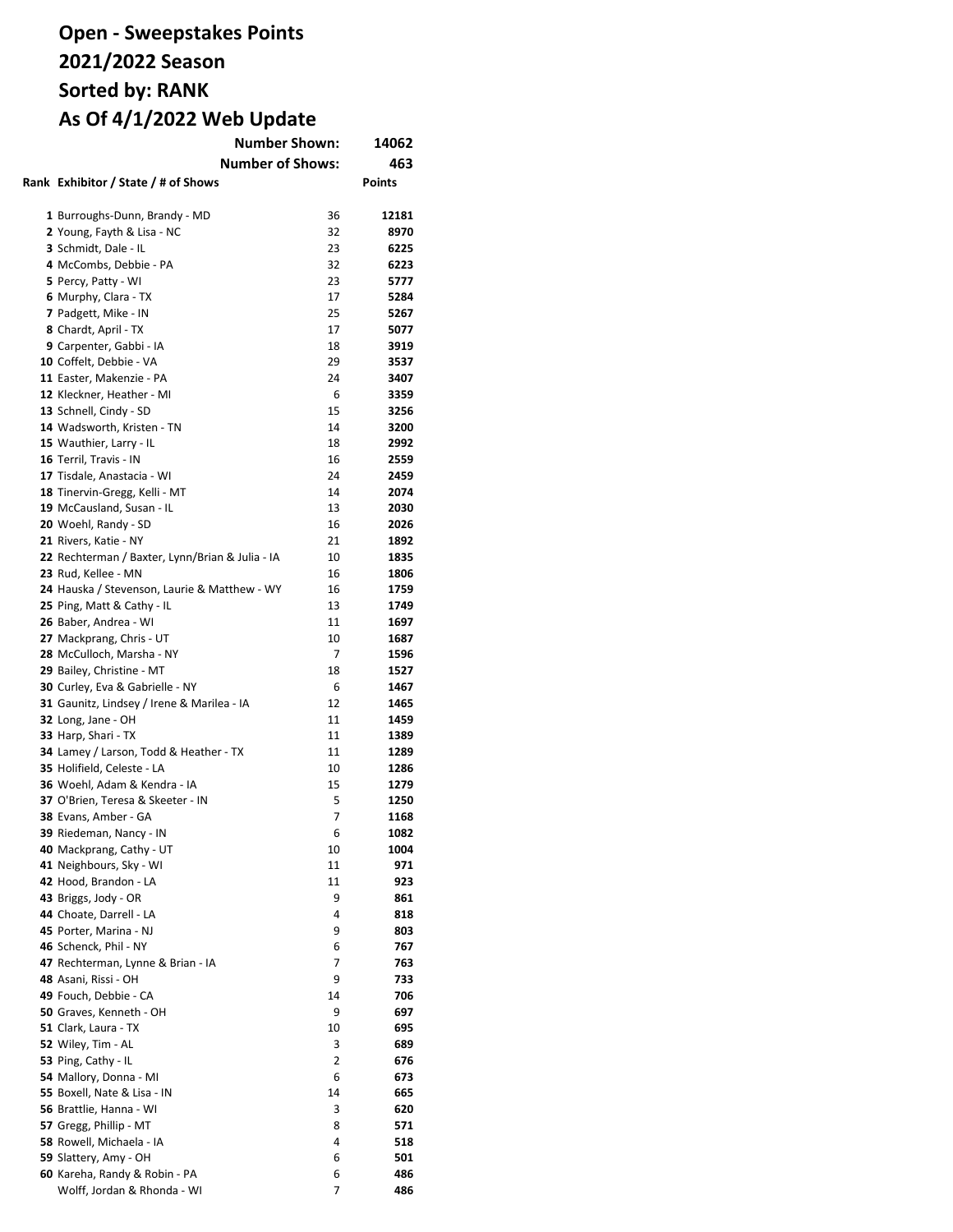# **Open - Sweepstakes Points 2021/2022 Season Sorted by: RANK As Of 4/1/2022 Web Update**

| <b>Number Shown:</b>                      |              | 14062         |
|-------------------------------------------|--------------|---------------|
| <b>Number of Shows:</b>                   |              | 463           |
| Rank Exhibitor / State / # of Shows       |              | <b>Points</b> |
|                                           |              |               |
| 62 Terrones, Francesca - WA               | 5            | 480           |
| 63 Gerard, Kristina - MN                  | 7            | 469           |
| 64 Devlin, Terri - VT                     | 5            | 444           |
| 65 Taylor, Brandon - LA                   | 12           | 431           |
| 66 Mackprang, Analynn - UT                | 10           | 419           |
| 67 Neely, Taylor & Daniel - OK            | 6            | 386           |
| 68 Fulmer / Posey, Brandon & Christy - SC | 6            | 370           |
| Gilliatt, Cindy - IN                      | 3            | 370           |
| 70 Orler, Nakol - KS                      | 6            | 368           |
| 71 Veach, Hailey - IA                     | 1            | 340           |
| 72 Mueller, Susan - KS                    | 4            | 332           |
| 73 Kabela, Carson - TX                    | 5            | 298           |
| 74 Burton, Clarisssa - OK                 | 3            | 291           |
| 75 Caster, Lanae - IN                     | 7            | 277           |
| 76 Huston, Jr., Mike - TN                 | 6            | 275           |
| 77 Bailey, Dustin - MT                    | 9            | 266           |
| 78 Brattlie, Rylee - WI                   | 3            | 221           |
| 79 Baxter, Julia - IA                     | 4            | 210           |
| 80 Barrett, Daniel - ND                   | 4            | 203           |
| 81 Kennedy, Brooke - OH                   | 6            | 193           |
| 82 Goetze, Jessica - MN                   | 2            | 192           |
| 83 Douglas, Andrea - IL                   | 5            | 171           |
| 84 Costner, Genesis - LA                  | 6            | 170           |
| 85 Stewart, Amy - OH                      | 4            | 168           |
| 86 Rivers, Torre - NY                     | 8            | 161           |
| 87 Malcolm, Chase - IN                    | 1            | 160           |
| 88 Campbell, Evangeline - OK              | 4            | 149           |
| 89 Moore, Lilly - OH                      | 3            | 139           |
| 90 Larson, Ethan - CA                     | $\mathbf{1}$ | 120           |
| 91 Knutsen, Cooper - CA                   | $\mathbf{1}$ | 115           |
| 92 Berthelot, Anthony - LA                | 4            | 113           |
| 93 Jared, Sr., Mark - KY                  | 2            | 112           |
| 94 Anderson, Kenna - NE                   | 2            | 106           |
| 95 Redwine-Purvis, Faith - IN             | 3            | 103           |
| Vandiver, Heather - KY                    | 2            | 103           |
| 97 Terrones, Carmella - WA                | 5            | 101           |
| 98 Lloid, Tammy - LA                      | 3            | 96            |
| Neely, Taylor & Dylan - OK                | 2            | 96            |
| 100 Paulsey, Reisa - CA                   | 1            | 86            |
| <b>101</b> Goetze, Keith - MN             | 2            | 84            |
| 102 Malcolm, Carter - IN                  | 1            | 81            |
| 103 Easton, Nelson - MI                   | 1            | 77            |
| 104 Cosenza, Savannah - NJ                | 2            | 74            |
| 105 Buckley, Sarah - ME                   | 2            | 66            |
| Cape, Abigail - OR                        | 2            | 66            |
| 107 Kane, Jamie - WI                      | 1            | 64            |
| 108 Bennett, Abigail - KY                 | 2            | 57            |
| Caster, LaDonna - IN                      | 5            | 57            |
| 110 Pisarski, Deb - NY                    | 4            | 54            |
| 111 Cimaroli, Matthew - WI                | 1            | 52            |
| Walls, Katja - IL                         | 2            | 52            |
| 113 Woehl, Phyllis - SD                   | 2            | 46            |
| 114 Swanson, John - IL                    | 1            | 44            |
| Woehl, Randy & Phyllis - SD               | 2            | 44            |
| 116 Rieker, Margo - MT                    | 3            | 42            |
| Sitkberg, Nathaniel - IN                  | 3            | 42            |
| 118 Hauska, Laurie - WY                   | 2            | 36            |
| 119 Fulmer, Brandon - SC                  | 1            | 30            |
| 120 Wadsworth, Karen - AL                 | 2            | 28            |
| 121 Kline, Abigail - IN                   | 2            | 24            |
| 122 Posey, Christy - SC                   | 1            | 16            |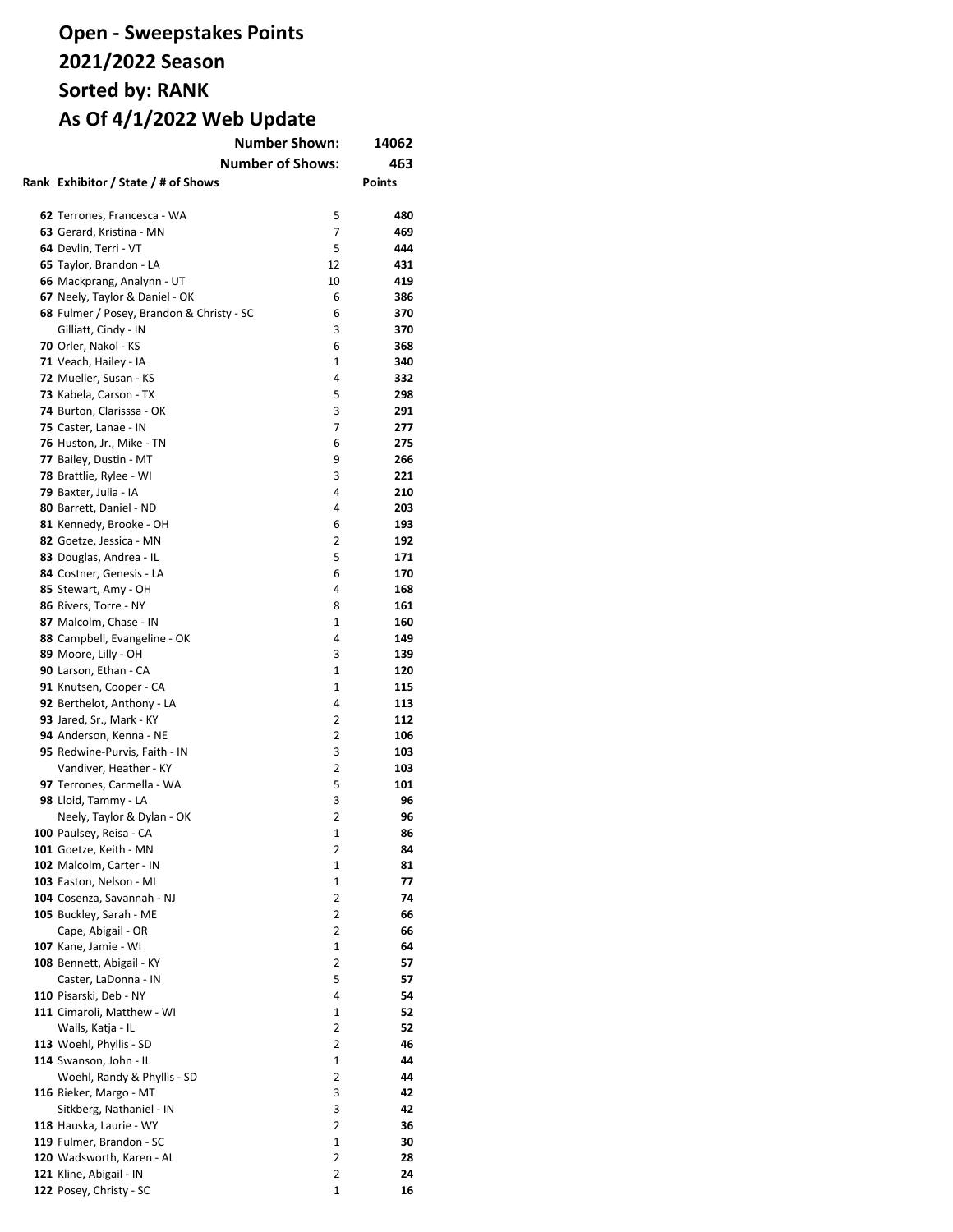#### **Open - Sweepstakes Points 2021/2022 Season Sorted by: RANK As Of 4/1/2022 Web Update Number Shown: 14062**

|  |                                         | ivumber Snown:          | 1400Z         |  |
|--|-----------------------------------------|-------------------------|---------------|--|
|  |                                         | <b>Number of Shows:</b> | 463           |  |
|  | Rank Exhibitor / State / # of Shows     |                         | <b>Points</b> |  |
|  | 123 Dill, Lacey - CA                    | 1                       | 14            |  |
|  | Fisher, Reese & Rory - IN               | 1                       | 14            |  |
|  | 125 Dutton, Laura - MD                  | 1                       | 8             |  |
|  |                                         |                         |               |  |
|  | 126 Underbrink, Raguel & Kaitlynne - NM | 1                       |               |  |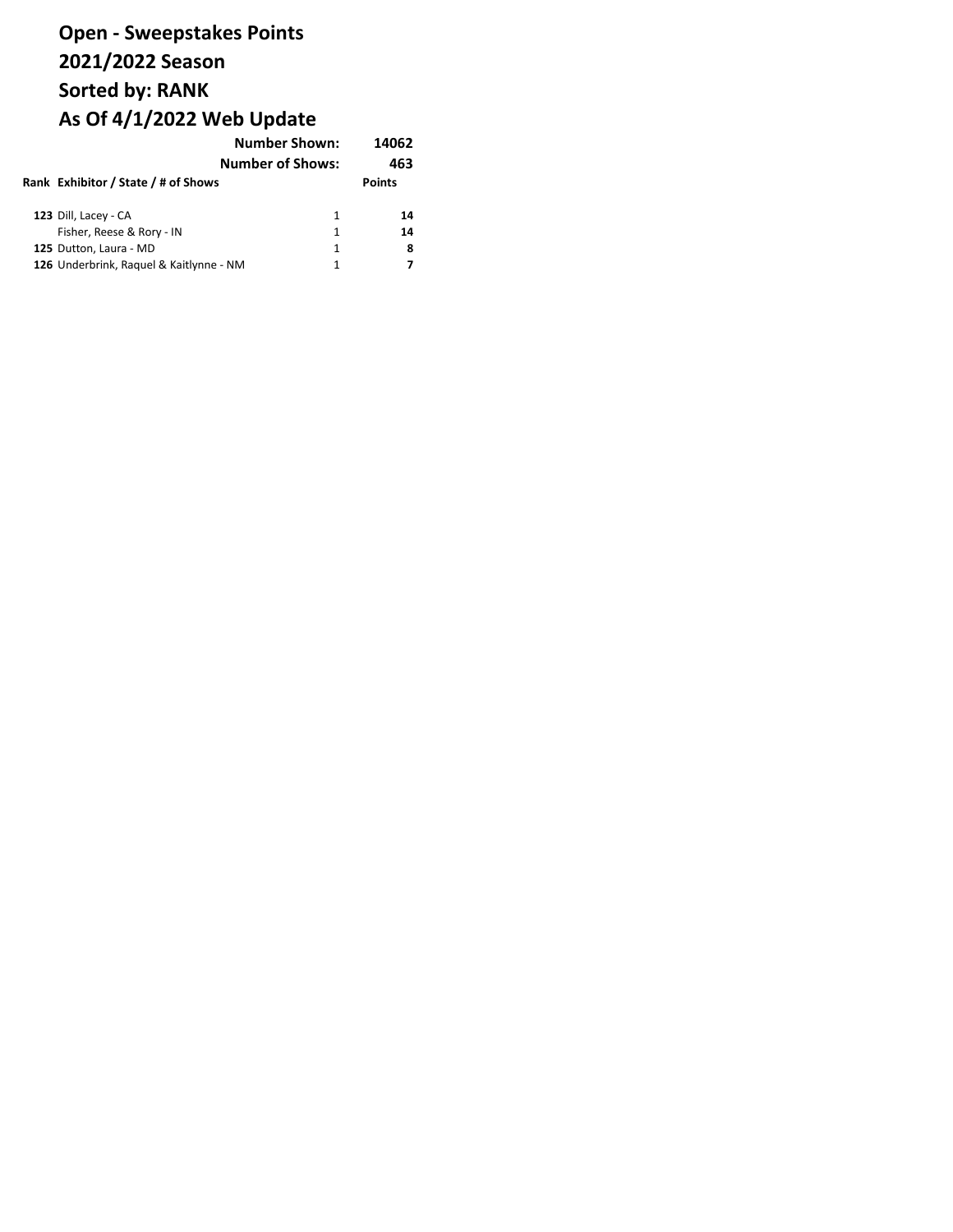|                                          |           | <b>Number Shown:</b>                                  |                | 14062         |
|------------------------------------------|-----------|-------------------------------------------------------|----------------|---------------|
|                                          |           | <b>Number of Shows:</b>                               |                | 463           |
| Rank *Tattoo                             |           | Class Exhibitor / State / # of Shows                  |                | <b>Points</b> |
|                                          |           |                                                       |                |               |
| 1 KEM2                                   | SB        | Percy, Patty - WI                                     | 10             | 390           |
| 2 FYFEM                                  | <b>BD</b> | Young, Fayth & Lisa - NC                              | 9              | 340           |
| <b>3 NETYPHOON</b>                       | SB        | McCombs, Debbie - PA                                  | 1              | 300           |
| 4 SC131                                  | BB        | Wadsworth, Kristen - TN                               | 6              | 246           |
| 5 BZ06                                   | SD        | Murphy, Clara - TX                                    | 5              | 238           |
| 6 PR306                                  | SB        | Padgett, Mike - IN                                    | 7<br>5         | 235           |
| <b>7 NECOLDBREW</b><br><b>8 BBBILOXI</b> | BB<br>SD  | McCombs, Debbie - PA<br>Burroughs-Dunn, Brandy - MD   | 3              | 226<br>219    |
| 9 FEPPECO                                | <b>BD</b> | Easter, Makenzie - MD                                 | 5              | 196           |
| 10 OL1                                   | <b>BD</b> | Percy, Patty - WI                                     | 4              | 145           |
| 11 XZ1                                   | SB        | Woehl, Randy - SD                                     | 4              | 143           |
| 12 FYNNL                                 | SB        | Young, Fayth & Lisa - NC                              | 7              | 132           |
| 13 OGPASCAL                              | SB        | Tinervin-Gregg, Kelli - MT                            | 4              | 129           |
| 14 PPSLATE                               | SB        | Curley, Eva & Gabrielle - NY                          | 2              | 127           |
| 15 TYSON                                 | SB        | Burroughs-Dunn, Brandy - MD                           | 3              | 125           |
| 16 LW612                                 | ВB        | Wauthier, Larry - IL                                  | 3              | 120           |
| 17 OZ                                    | SB        | Schmidt, Dale - IL                                    | 3              | 117           |
| 18 FYFAU                                 | SD        | Young, Fayth & Lisa - NC                              | 5              | 111           |
| 19 FYBS                                  | ВB        | Young, Fayth & Lisa - NC                              | 3              | 108           |
| 20 PR328                                 | BВ        | Padgett, Mike - IN                                    | 4              | 99            |
| 21 B9EH                                  | SD        | Brattlie, Hanna - WI                                  | 3              | 96            |
| 22 BBWYNONNA                             | ВD        | Burroughs-Dunn, Brandy - MD                           | 4              | 92            |
| <b>FYCI</b>                              | SB        | Young, Fayth & Lisa - NC                              | 4              | 92            |
| 24 L3BSHS1                               | ВD        | Terrones, Francesca - WA                              | 3              | 91            |
| 25 BBBAZOOKA                             | bb        | Burroughs-Dunn, Brandy - MD                           | $\overline{2}$ | 90            |
| <b>26 RM</b>                             | ВD        | Rechterman / Baxter, Lynn/Brian & Julia - IA          | $\overline{2}$ | 89            |
| 27 MASON                                 | SB        | Murphy, Clara - TX                                    | 3              | 85            |
| 28 JS2434                                | ВB        | Schnell, Cindy - SD                                   | 3              | 83            |
| 29 4M                                    | SD.       | Schmidt, Dale - IL                                    | $\mathbf{1}$   | 82            |
| <b>FYGOL</b>                             | ВB        | Young, Fayth & Lisa - NC                              | $\overline{2}$ | 82            |
| 31 M536                                  | <b>BD</b> | Hauska / Stevenson, Laurie & Matthew - WY             | 3              | 81            |
| <b>32 NELAHASKA</b>                      | SD        | McCombs, Debbie - PA                                  | 3              | 80            |
| 361PR                                    | ВD        | Padgett, Mike - IN                                    | 5              | 80            |
| 14G2                                     | SD        | Schnell, Cindy - SD                                   | 2              | 80            |
| 35 OW2                                   | SD        | Gaunitz, Lindsey / Irene & Marilea - IA               | 2              | 78            |
| BEDKNOBSAN                               | SB        | Rud, Kellee - MN                                      | 2              | 78            |
| 37 HMLOU                                 | BB        | Kleckner, Heather - MI                                | 1              | 77            |
| <b>38 PRISCILLA</b>                      | SD        | Chardt, April - TX                                    | 3              | 76            |
| 39 BBPRISTINA                            | SD        | Burroughs-Dunn, Brandy - MD                           | 2              | 75            |
| <b>STORMFURY</b>                         | ВD        | Chardt, April - TX                                    | 2              | 75            |
| <b>DON</b>                               | SB        | McCausland, Susan - IL                                | 3<br>3         | 75            |
| 42 OS182<br>43 BBGARTH                   | SB<br>SB  | McCulloch, Marsha - NY<br>Burroughs-Dunn, Brandy - MD | 3              | 73            |
| <b>GCMMP</b>                             | BD        | Carpenter, Gabbi - IA                                 | $\overline{2}$ | 72<br>72      |
| HM2198                                   | SD        | Kleckner, Heather - MI                                | 1              | 72            |
| RN10T                                    | ВD        | Mackprang, Chris - UT                                 | 3              | 72            |
| DART                                     | SD        | Ping, Matt & Cathy - IL                               | $\overline{2}$ | 72            |
| TA                                       | ВD        | Schmidt, Dale - IL                                    | $\overline{2}$ | 72            |
| LW620                                    | SB        | Wauthier, Larry - IL                                  | 3              | 72            |
| <b>FYRTB</b>                             | ВB        | Young, Fayth & Lisa - NC                              | 5              | 72            |
| 51 TB51C SD                              | SD        | Burton, Clarissa - OK                                 | 1              | 71            |
| <b>BRCOREN</b>                           | ВB        | Harp, Shari - TX                                      | 1              | 71            |
| 53 FYCTF                                 | ВD        | Young, Fayth & Lisa - NC                              | 4              | 70            |
| <b>54 GCSE</b>                           | ВB        | Carpenter, Gabbi - IA                                 | 1              | 68            |
| 55 PUNKIN                                | SD        | Carpenter, Gabbi - IA                                 | 1              | 67            |
| HMLACY                                   | SD        | Kleckner, Heather - MI                                | 1              | 67            |
| 57 TC                                    | SD        | Schmidt, Dale - IL                                    | $\overline{2}$ | 65            |
| 58 TARAJS                                | ВD        | Chardt, April - TX                                    | 1              | 64            |
| 2532JS                                   | ВD        | Kleckner, Heather - MI                                | $\mathbf 1$    | 64            |
| FEPAMAZON                                | SD        | Rivers, Katie - NY                                    | $\overline{2}$ | 64            |
| <b>61 FUNKYYOUUP</b>                     | SB        | Chardt, April - TX                                    | $\mathbf 1$    | 63            |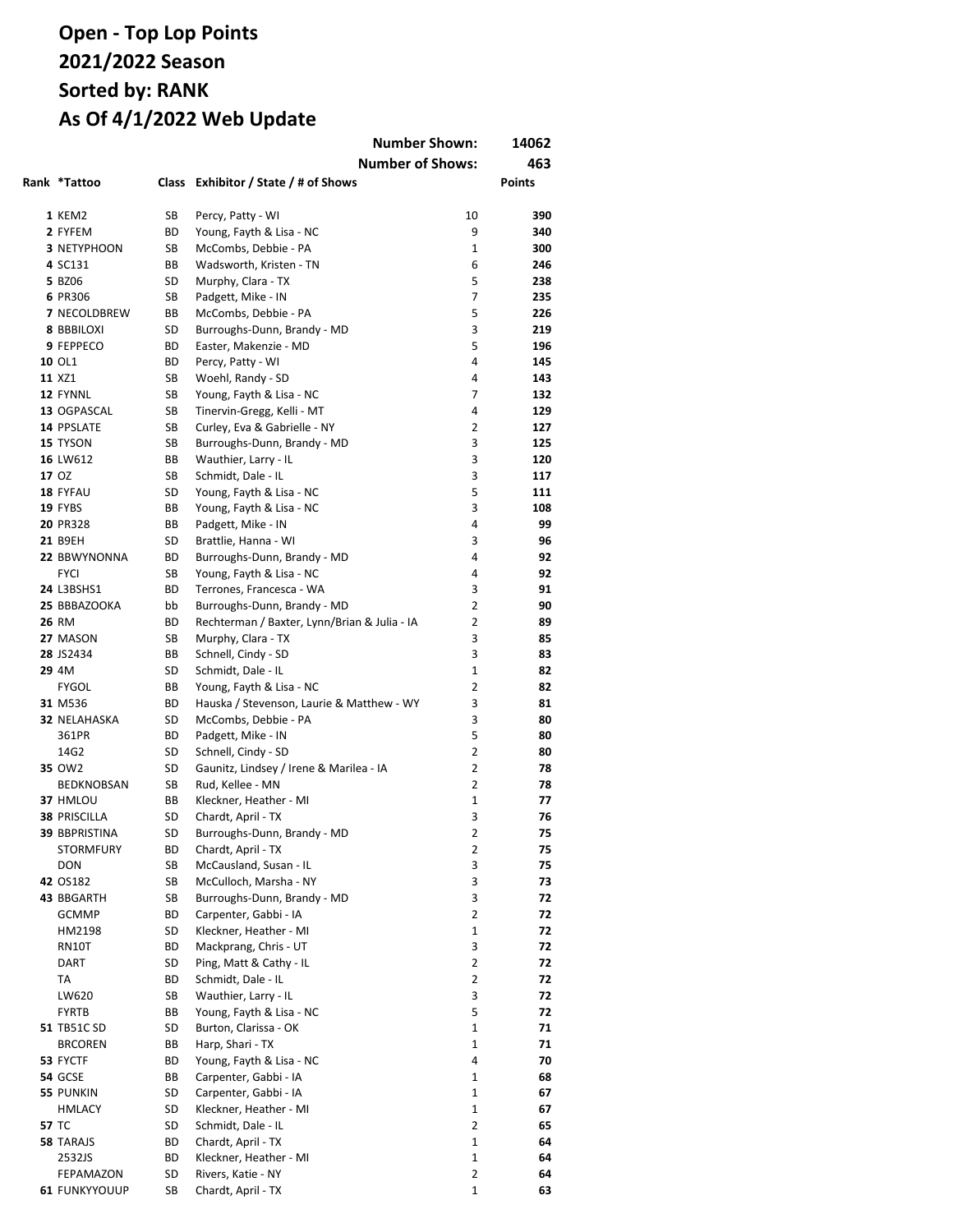|  |                           | <b>Number Shown:</b><br><b>Number of Shows:</b> |                                                        |                | 14062<br>463  |  |
|--|---------------------------|-------------------------------------------------|--------------------------------------------------------|----------------|---------------|--|
|  | Rank *Tattoo              |                                                 | Class Exhibitor / State / # of Shows                   |                | <b>Points</b> |  |
|  | <b>BELL</b>               | ВD                                              | Veach, Hailey - IA                                     | 1              | 63            |  |
|  | 63 M545                   | BB                                              | Hauska / Stevenson, Laurie & Matthew - WY              | 3              | 62            |  |
|  | 64 365PR                  | SD                                              | Padgett, Mike - IN                                     | 2              | 61            |  |
|  | <b>65 DMI0</b>            | ВB                                              | Percy, Patty - WI                                      | 3              | 60            |  |
|  | NT8                       | SD                                              | Schnell, Cindy - SD                                    | 2              | 60            |  |
|  | 1                         | SB                                              | Tisdale, Anastacia - WI                                | $\overline{2}$ | 60            |  |
|  | <b>68 NEJERICHO</b>       | SB                                              | McCombs, Debbie - PA                                   | $\mathbf{1}$   | 59            |  |
|  |                           | SD                                              |                                                        | 2              | 55            |  |
|  | <b>69 QUEENB</b><br>PR317 | ВB                                              | Carpenter, Gabbi - IA<br>Padgett, Mike - IN            | $\mathbf{1}$   | 55            |  |
|  | X88                       | ВB                                              | Wiley, Tim - AL                                        | $\overline{2}$ | 55            |  |
|  | 72 BBPARIS                | BD                                              |                                                        | $\mathbf{1}$   | 54            |  |
|  | MM21                      | SB                                              | Burroughs-Dunn, Brandy - MD<br>Tisdale, Anastacia - WI | 3              | 54            |  |
|  | 74 ANGELICA               | BD                                              | Carpenter, Gabbi - IA                                  | $\mathbf{1}$   | 53            |  |
|  | <b>ESM</b>                | SD                                              | Neighbours, Sky - WI                                   | 3              | 53            |  |
|  | JP4                       | ВD                                              | Riedeman, Nancy - IN                                   | 1              | 53            |  |
|  | 77 BZ01                   | BВ                                              | Murphy, Clara - TX                                     | 1              | 52            |  |
|  |                           | SB                                              |                                                        | 2              | 51            |  |
|  | <b>78 VX2IT</b>           |                                                 | Mackprang, Chris - UT                                  |                |               |  |
|  | PR273                     | SB                                              | Padgett, Mike - IN                                     | 4              | 51            |  |
|  | 80 RT138                  | ВB                                              | Terril, Travis - IN                                    | 4              | 50            |  |
|  | 81 HR22                   | SB                                              | Hood, Brandon - LA                                     | 2              | 49            |  |
|  | <b>NEGARCIA</b>           | ВB                                              | McCombs, Debbie - PA                                   | 1              | 49            |  |
|  | OS200                     | SD                                              | McCulloch, Marsha - NY                                 | 1              | 49            |  |
|  | <b>84 BBKALONA</b>        | SD                                              | Burroughs-Dunn, Brandy - MD                            | 1              | 48            |  |
|  | <b>85 BBDREAMGIRL</b>     | ВD                                              | Burroughs-Dunn, Brandy - MD                            | $\mathbf{1}$   | 47            |  |
|  | 86 TYLER                  | SB                                              | Burroughs-Dunn, Brandy - MD                            | 1              | 46            |  |
|  | 87 MONSTER                | ВD                                              | Bailey, Christine - MT                                 | $\mathbf{1}$   | 45            |  |
|  | 88 PPRNICO                | ВB                                              | Curley, Eva & Gabrielle - NY                           | 2              | 44            |  |
|  | Α                         | SB                                              | Schmidt, Dale - IL                                     | $\mathbf{1}$   | 44            |  |
|  | 90 C7                     | SB                                              | Choate, Darrell - LA                                   | $\mathbf{1}$   | 43            |  |
|  | M535                      | ВD                                              | Hauska / Stevenson, Laurie & Matthew - WY              | 4              | 43            |  |
|  | <b>BOM</b>                | ВD                                              | Ping, Cathy - IL                                       | 1              | 43            |  |
|  | 93 BBISABELLA             | ВD                                              | Burroughs-Dunn, Brandy - MD                            | 1              | 42            |  |
|  | BL14T                     | BD                                              | Mackprang, Cathy - UT                                  | $\mathbf{1}$   | 42            |  |
|  | AD60A                     | SD                                              | Mackprang, Chris - UT                                  | $\mathbf{1}$   | 42            |  |
|  | 368PR                     | SD                                              | Padgett, Mike - IN                                     | $\mathbf{1}$   | 42            |  |
|  | <b>JHLE</b>               | BD                                              | Ping, Cathy - IL                                       | $\mathbf{1}$   | 42            |  |
|  | <b>OGSIS</b>              | SD                                              | Tinervin-Gregg, Kelli - MT                             | 1              | 42            |  |
|  | <b>FYPL</b>               | SD                                              | Tisdale, Anastacia - WI                                | $\overline{2}$ | 42            |  |
|  | <b>100 LEGACY</b>         | ВD                                              | Bailey, Christine - MT                                 | 2              | 41            |  |
|  | <b>BBAURORA</b>           | SD                                              | Burroughs-Dunn, Brandy - MD                            | 1              | 41            |  |
|  | VAO3                      | SD                                              | Percy, Patty - WI                                      | 2              | 41            |  |
|  | 103 BBAVIA                | SD                                              | Burroughs-Dunn, Brandy - MD                            | 1              | 40            |  |
|  | <b>OB15</b>               | ВB                                              | O'Brien, Teresa & Skeeter - IN                         | 1              | 40            |  |
|  | JJ7                       | SB                                              | Riedeman, Nancy - IN                                   | 1              | 40            |  |
|  | <b>FLUTURA</b>            | ВD                                              | Rud. Kellee - MN                                       | 2              | 40            |  |
|  | SC233                     | SD                                              | Wadsworth, Kristen - TN                                | 1              | 40            |  |
|  | 108 CALVIN                | ВB                                              | Burroughs-Dunn, Brandy - MD                            | 1              | 39            |  |
|  | FR8                       | SD                                              | Rechterman, Lynne & Brian - IA                         | 1              | 39            |  |
|  | T                         | ВB                                              | Schmidt, Dale - IL                                     | $\overline{2}$ | 39            |  |
|  | 111 19HTO1                | SD                                              | Gregg, Phillip - MT                                    | 1              | 38            |  |
|  | 112 MONYMONY              | SB                                              | Chardt, April - TX                                     | 1              | 37            |  |
|  | <b>BBJUPITER</b>          | SD                                              | Graves, Kenneth - OH                                   | 1              | 37            |  |
|  | <b>MDVIN</b>              | ВB                                              | Neighbours, Sky - WI                                   | 3              | 37            |  |
|  | W58                       | ВD                                              | Wolff, Jordan & Rhonda - WI                            | 3              | 37            |  |
|  | 116 PPNALA                | ВD                                              | Curley, Eva & Gabrielle - NY                           | 1              | 36            |  |
|  | <b>TOD</b>                | SB                                              | Rechterman / Baxter, Lynn/Brian & Julia - IA           | 1              | 36            |  |
|  | U1                        | SB                                              | Schmidt, Dale - IL                                     | 1              | 36            |  |
|  | 119 BEAST                 | SB                                              | Carpenter, Gabbi - IA                                  | 1              | 35            |  |
|  | <b>JSSTAN</b>             | ВB                                              | Choate, Darrell - LA                                   | 1              | 35            |  |
|  | OGJAZZ                    | BD                                              | Harp, Shari - TX                                       | 1              | 35            |  |
|  | 04G8                      | BD                                              | Schnell, Cindy - SD                                    | $\overline{2}$ | 35            |  |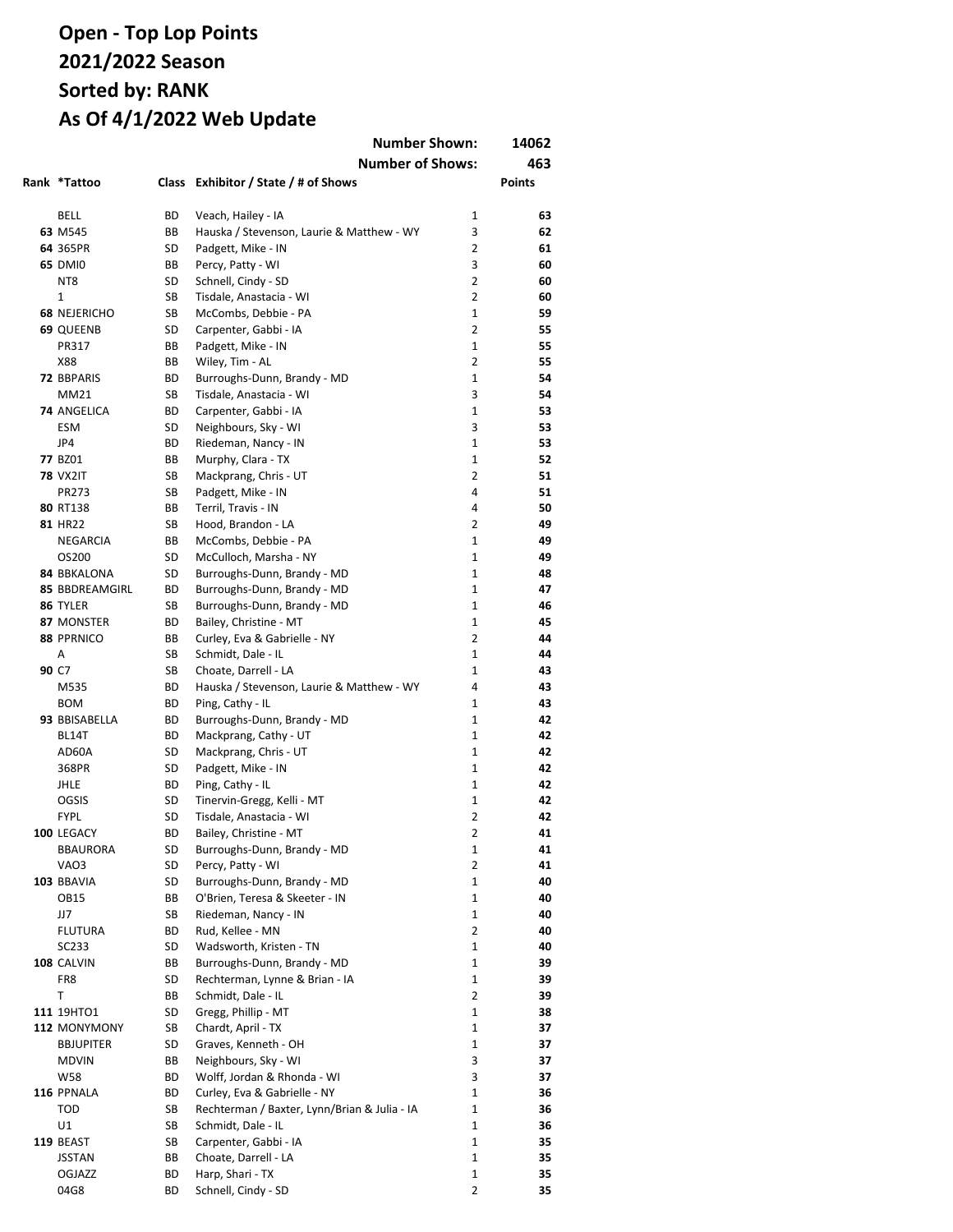|        |                      |          |                                                                      | <b>Number Shown:</b>         | 14062         |
|--------|----------------------|----------|----------------------------------------------------------------------|------------------------------|---------------|
|        |                      |          |                                                                      | <b>Number of Shows:</b>      | 463           |
|        | Rank *Tattoo         |          | Class Exhibitor / State / # of Shows                                 |                              | <b>Points</b> |
|        |                      |          |                                                                      |                              |               |
|        | SC209                | ВD       | Wadsworth, Kristen - TN                                              | $\overline{2}$               | 35            |
|        | <b>124 MAC</b>       | BB       | Baber, Andrea - WI                                                   | $\mathbf{1}$                 | 34            |
|        | <b>FEHONOLUL</b>     | SB       | Easter, Makenzie - MD                                                | $\mathbf{1}$                 | 34            |
|        | <b>DINKY</b>         | ВD       | Murphy, Clara - TX                                                   | $\mathbf{1}$                 | 34            |
|        | 127 BBAMES           | SB       | Graves, Kenneth - OH                                                 | $\mathbf{1}$                 | 33            |
|        | <b>NETROY</b>        | BB       | Graves, Kenneth - OH                                                 | $\mathbf{1}$                 | 33            |
|        | <b>OGEVE</b>         | ВD       | Tinervin-Gregg, Kelli - MT                                           | $\mathbf{1}$                 | 33            |
| 130 OH |                      | ВD       | Bailey, Christine - MT                                               | $\mathbf{1}$<br>$\mathbf{1}$ | 32            |
|        | NESUNDAE<br>L3BHS1   | SD<br>ВB | McCombs, Debbie - PA                                                 | $\mathbf{1}$                 | 32<br>32      |
|        | LW650                | SD       | Terrones, Francesca - WA<br>Wauthier, Larry - IL                     | 3                            | 32            |
|        | 134 KC61             | SD       | Gerard, Kristina - MN                                                | $\overline{2}$               | 31            |
|        | <b>RN14T</b>         | ВD       | Mackprang, Chris - UT                                                | $\mathbf{1}$                 | 31            |
|        | 136 PPALEXA          | ВD       | Curley, Eva & Gabrielle - NY                                         | $\mathbf{1}$                 | 30            |
|        | <b>TAF14</b>         | SD       | Curley, Eva & Gabrielle - NY                                         | $\mathbf{1}$                 | 30            |
|        | AREA51               | ВB       | Malcolm, Chase - IN                                                  | $\mathbf{1}$                 | 30            |
|        | 139 LHM12            | SB       | Coffelt, Debbie - VA                                                 | $\mathbf{1}$                 | 29            |
|        | HMH1                 | ВB       | Kleckner, Heather - MI                                               | $\mathbf{1}$                 | 29            |
|        | <b>JSTOM</b>         | ВB       | Kleckner, Heather - MI                                               | $\mathbf{1}$                 | 29            |
|        | PEARL                | SD       | Murphy, Clara - TX                                                   | $\mathbf{1}$                 | 29            |
|        | <b>MDCAS</b>         | ВB       | Neighbours, Sky - WI                                                 | 2                            | 29            |
|        | <b>BIGEL</b>         | SB       | Percy, Patty - WI                                                    | 1                            | 29            |
|        | LW628                | ВD       | Wauthier, Larry - IL                                                 | $\mathbf{1}$                 | 29            |
|        | <b>FYMNA</b>         | SD       | Young, Fayth & Lisa - NC                                             | 2                            | 29            |
|        | 147 BBDREAMER        | ВB       | Burroughs-Dunn, Brandy - MD                                          | $\mathbf{1}$                 | 28            |
|        | QUEEN                | SD       | Carpenter, Gabbi - IA                                                | $\mathbf{1}$                 | 28            |
|        | <b>JSMAN</b>         | ВB       | Kleckner, Heather - MI                                               | $\mathbf{1}$                 | 28            |
|        | <b>150 MOONSHINE</b> | SB       | Chardt, April - TX                                                   | $\mathbf{1}$                 | 27            |
|        | CASE                 | SB       | Neely, Taylor & Daniel - OK                                          | 3                            | 27            |
|        | LW641                | SD       | Wauthier, Larry - IL                                                 | $\mathbf{1}$                 | 27            |
|        | <b>153 SLKB3</b>     | SD       | Holifield, Celeste - LA                                              | $\mathbf{1}$<br>$\mathbf{1}$ | 26            |
|        | CBPDAL<br>CY10A      | ВB<br>ВD | Hood, Brandon - LA<br>Mackprang, Cathy - UT                          | $\mathbf{1}$                 | 26<br>26      |
|        | WT14A                | SD       | Mackprang, Cathy - UT                                                | $\mathbf{1}$                 | 26            |
|        | JANE                 | SD       | Mueller, Susan - KS                                                  | $\mathbf{1}$                 | 26            |
|        | BP <sub>2</sub>      | SD       | Riedeman, Nancy - IN                                                 | $\mathbf{1}$                 | 26            |
|        | HT12                 | ВD       | Terril, Travis - IN                                                  | 5                            | 26            |
|        | 160 BBOCALA          | SD       | Burroughs-Dunn, Brandy - MD                                          | $\mathbf{1}$                 | 25            |
|        | <b>BBSUVA</b>        | SD       | Burroughs-Dunn, Brandy - MD                                          | 1                            | 25            |
|        | SWEETESCAP           | SD       | Chardt, April - TX                                                   | 1                            | 25            |
|        | R3                   | SB       | Holifield, Celeste - LA                                              | 1                            | 25            |
|        | OS198                | SD       | McCulloch, Marsha - NY                                               | $\overline{2}$               | 25            |
|        | FLINT                | ВB       | Murphy, Clara - TX                                                   | 1                            | 25            |
|        | LOLA                 | SD       | Percy, Patty - WI                                                    | 1                            | 25            |
|        | <b>HV77</b>          | SB       | Veach, Hailey - IA                                                   | 1                            | 25            |
|        | <b>INDIGO</b>        | ВD       | Wiley, Tim - AL                                                      | 1                            | 25            |
|        | 169 SPECKJS          | ВD       | Choate, Darrell - LA                                                 | 1                            | 24            |
|        | <b>BBARIANA</b>      | SD       | Graves, Kenneth - OH                                                 | 1                            | 24            |
|        | DAZ5                 | SB       | Mallory, Donna - MI                                                  | 1                            | 24            |
|        | PH1                  | SB       | Woehl, Randy - SD                                                    | 1                            | 24            |
|        | 173 DBKING<br>KIA    | ВB       | Barrett, Daniel - ND                                                 | 1<br>1                       | 23            |
|        | J3                   | SD<br>ВB | Rechterman / Baxter, Lynn/Brian & Julia - IA<br>Riedeman, Nancy - IN | 2                            | 23<br>23      |
|        | 176 HOSTILE          | SB       | Bailey, Christine - MT                                               | 2                            | 22            |
|        | <b>BRBIANCA</b>      | ВD       | Lamey / Larson, Todd & Heather - TX                                  | $\mathbf{1}$                 | 22            |
|        | WT11                 | SB       | Terril, Travis - IN                                                  | $\overline{2}$               | 22            |
|        | MM19                 | SD       | Tisdale, Anastacia - WI                                              | 1                            | 22            |
|        | LW605                | SB       | Wauthier, Larry - IL                                                 | $\overline{2}$               | 22            |
|        | 181 BBSINAI          | SB       | Asani, Rissi - OH                                                    | $\mathbf{1}$                 | 21            |
|        | <b>BBDARNED</b>      | SD       | Burroughs-Dunn, Brandy - MD                                          | 1                            | 21            |
|        | frcarolina           | sd       | cecchetti, katie - pa                                                | 1                            | 21            |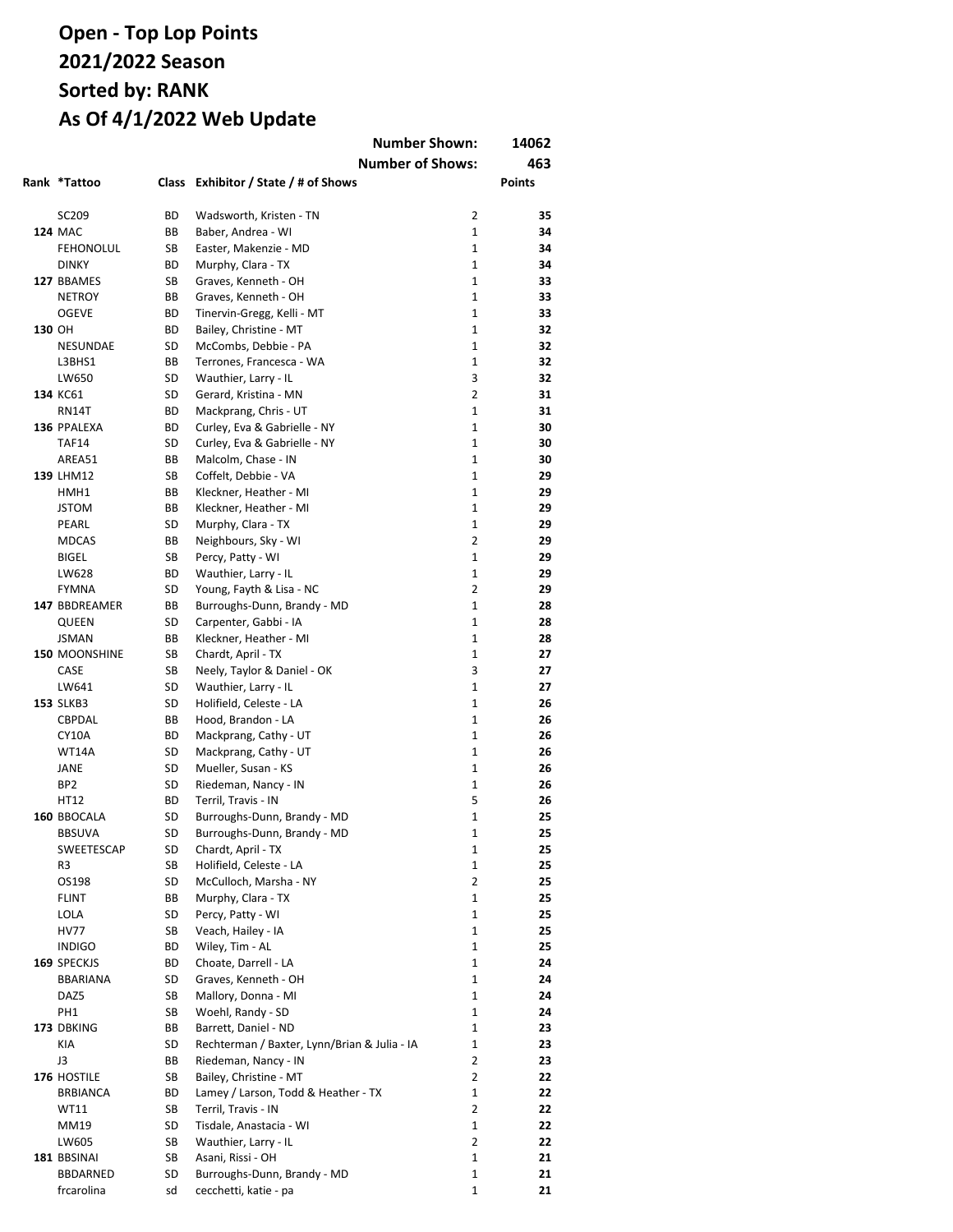|                    |          | <b>Number Shown:</b>                           |                   | 14062         |
|--------------------|----------|------------------------------------------------|-------------------|---------------|
|                    |          | <b>Number of Shows:</b>                        |                   | 463           |
| Rank *Tattoo       |          | Class Exhibitor / State / # of Shows           |                   | <b>Points</b> |
|                    |          |                                                |                   |               |
| <b>FXPL</b>        | SD       | Tisdale, Anastacia - WI                        | $\overline{2}$    | 21            |
| SC212              | SB       | Wadsworth, Kristen - TN                        | $\mathbf{1}$      | 21            |
| SC243              | SB       | Wadsworth, Kristen - TN                        | $\mathbf{1}$      | 21            |
| SC30               | ВD       | Wadsworth, Kristen - TN                        | $\mathbf{1}$      | 21            |
| 188 b022           | bd       | buchholz, marty - sd                           | $\mathbf{1}$      | 20            |
| <b>BBALVIN</b>     | BB       | Burroughs-Dunn, Brandy - MD                    | $\mathbf{1}$      | 20            |
| <b>FEPVEGAS</b>    | SB       | Burroughs-Dunn, Brandy - MD                    | $\mathbf{1}$      | 20            |
| LBP00              | SD       | O'Brien, Teresa & Skeeter - IN                 | $\mathbf{1}$      | 20            |
| 8P1                | SB       | Rechterman, Lynne & Brian - IA                 | $\mathbf{1}$      | 20            |
| <b>FHCARDIB</b>    | SD       | Taylor, Brandon - LA                           | $\mathbf{1}$      | 20            |
| <b>194 GCGL</b>    | SB       | Carpenter, Gabbi - IA                          | $\mathbf{1}$      | 19            |
| <b>FYOR</b>        | BB       | Coffelt, Debbie - VA                           | $\overline{2}$    | 19            |
| BARBARA            | BD       | Douglas, Andrea - IL                           | $\mathbf{1}$      | 19            |
| G118               | SB       | Gilliatt, Cindy - IN                           | $\mathbf{1}$      | 19            |
| 00187              | SB       | Orler, Nakol - KS                              | $\mathbf{1}$      | 19            |
| W45                | BD       | Schenck, Phil - NY                             | $\overline{2}$    | 19            |
| SC223              | SD       | Wadsworth, Kristen - TN                        | $\mathbf{1}$      | 19            |
| LW660              | BD       | Wauthier, Larry - IL                           | $\mathbf{1}$      | 19            |
| 03<br><b>FYPRR</b> | SD       | Wiley, Tim - AL                                | $\mathbf{1}$<br>2 | 19<br>19      |
| 204 MARIA          | SB<br>SD | Young, Fayth & Lisa - NC<br>Baber, Andrea - WI | 1                 | 18            |
| 15N0               | SD       | Caster, Lanae - IN                             | 1                 | 18            |
| FEPLOVEMAC         | SB       | Easter, Makenzie - MD                          | 1                 | 18            |
| LP <sub>2</sub>    | SD       | Gaunitz, Lindsey / Irene & Marilea - IA        | $\mathbf{1}$      | 18            |
| JL25T              | BB       | Mackprang, Chris - UT                          | 2                 | 18            |
| <b>PS185</b>       | SD       | McCulloch, Marsha - NY                         | $\mathbf{1}$      | 18            |
| KR7                | SD       | Percy, Patty - WI                              | $\mathbf{1}$      | 18            |
| <b>MATY</b>        | SB       | Ping, Cathy - IL                               | $\mathbf{1}$      | 18            |
| LW609              | ВD       | Wauthier, Larry - IL                           | $\mathbf{1}$      | 18            |
| <b>213 AT2EL</b>   | ВB       | Bailey, Christine - MT                         | $\mathbf{1}$      | 17            |
| LHM3               | SD       | Coffelt, Debbie - VA                           | $\overline{2}$    | 17            |
| M531               | BB       | Hauska / Stevenson, Laurie & Matthew - WY      | 3                 | 17            |
| ED1                | ВB       | Long, Jane - OH                                | $\mathbf{1}$      | 17            |
| JA <sub>2</sub>    | SD       | Long, Jane - OH                                | $\mathbf{1}$      | 17            |
| SP <sub>2</sub> 0N | SD       | Mackprang, Adalynn - UT                        | $\mathbf{1}$      | 17            |
| JL21T              | SB       | Mackprang, Chris - UT                          | $\mathbf{1}$      | 17            |
| PR329              | SB       | Padgett, Mike - IN                             | $\mathbf{1}$      | 17            |
| 221 PPPITA         | SD       | Curley, Eva & Gabrielle - NY                   | 1                 | 16            |
| SE <sub>2</sub>    | ВD       | Devlin, Terri - VT                             | 2                 | 16            |
| ТK                 | SB       | McCausland, Susan - IL                         | 1                 | 16            |
| <b>WT12</b>        | SD       | Terril, Travis - IN                            | 1                 | 16            |
| WT16               | SD       | Terril, Travis - IN                            | 1                 | 16            |
| <b>FYCFS</b>       | BD       | Young, Fayth & Lisa - NC                       | 1                 | 16            |
| 227 P102           | SD       | Campbell, Evangeline - OK                      | 1                 | 15            |
| C4                 | ВD       | Choate, Darrell - LA                           | 1                 | 15            |
| JCS                | ВB       | Fulmer / Posey, Brandon & Christy - SC         | 1                 | 15            |
| KCBS               | SB       | Gerard, Kristina - MN                          | $\mathbf 1$       | 15            |
| SL1BB              | SB       | Holifield, Celeste - LA                        | 1                 | 15            |
| DAZ8               | SD       | Mallory, Donna - MI                            | 2                 | 15            |
| VANYA              | SD       | Rud, Kellee - MN                               | 1                 | 15            |
| LW630              | ВB       | Wauthier, Larry - IL                           | $\mathbf 1$       | 15            |
| 245KA              | ВB       | Woehl, Adam & Kendra - IA                      | 1                 | 15            |
| 236 P104           | SD       | Campbell, Evangeline - OK                      | 2                 | 14            |
| <b>BBWOODSTOC</b>  | SD       | Coffelt, Debbie - VA                           | $\overline{2}$    | 14            |
| LHM19              | SD       | Coffelt, Debbie - VA                           | 1                 | 14            |
| 239 B21RO          | SB       | Brattlie, Hanna - WI                           | 1                 | 13            |
| B <sub>2</sub> CE  | SB       | Brattlie, Hanna - WI                           | 1                 | 13            |
| CY31A              | ВB<br>BD | Mackprang, Chris - UT<br>Moore, Lilly - OH     | 1<br>1            | 13<br>13      |
| BBKILLERQU<br>W41  | ВB       | Schenck, Phil - NY                             | $\mathbf 1$       | 13            |
| OC                 | ВD       | Schmidt, Dale - IL                             | 1                 | 13            |
|                    |          |                                                |                   |               |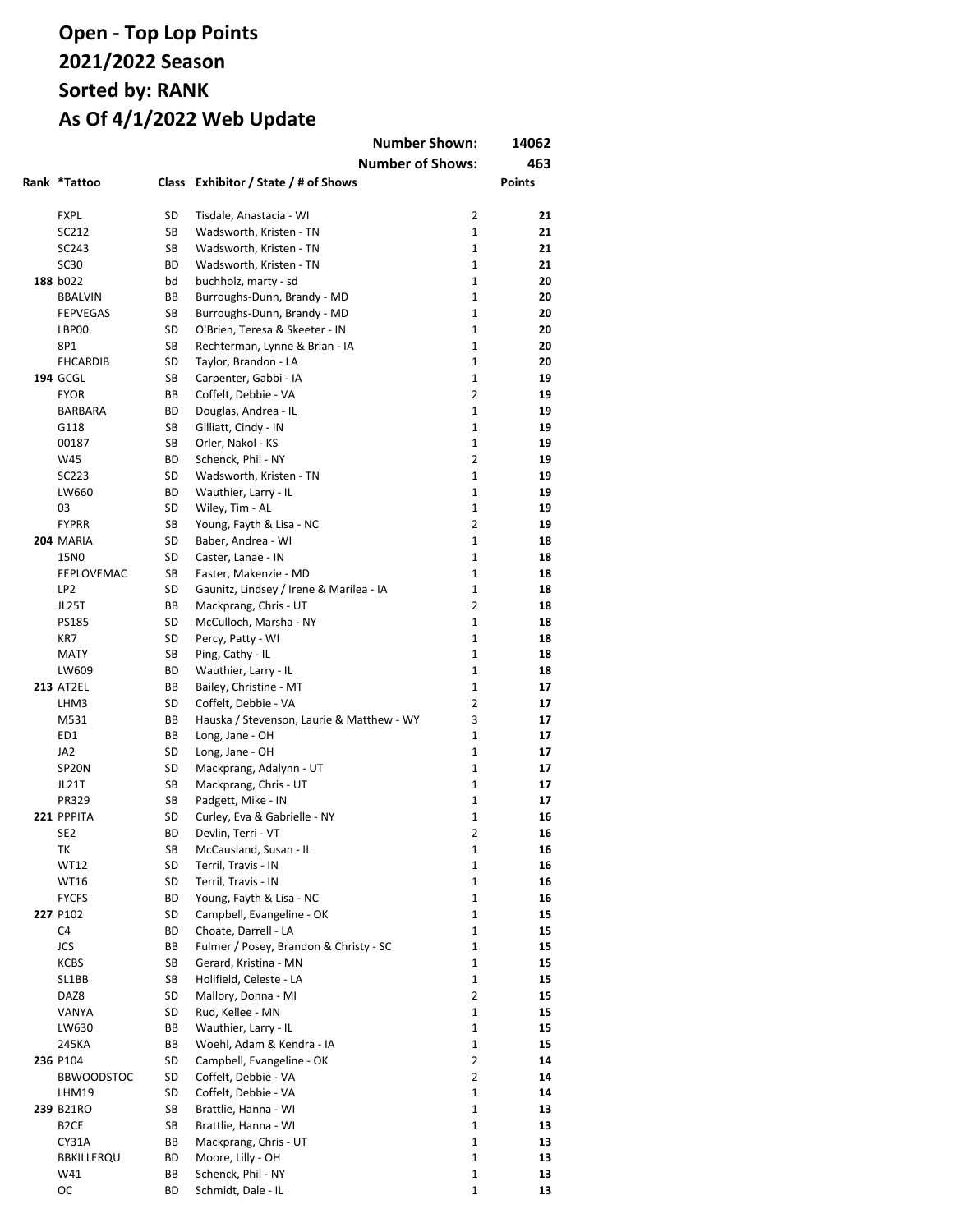|         |                  |           | <b>Number Shown:</b>                         |                | 14062         |
|---------|------------------|-----------|----------------------------------------------|----------------|---------------|
|         |                  |           | <b>Number of Shows:</b>                      |                | 463           |
|         | Rank *Tattoo     |           | Class Exhibitor / State / # of Shows         |                | <b>Points</b> |
|         | <b>MAX</b>       | SB        | Tinervin-Gregg, Kelli - MT                   | 1              | 13            |
|         | 37KA             | ВB        | Woehl, Adam & Kendra - IA                    | $\mathbf{1}$   | 13            |
|         | <b>247 OGDOC</b> | SB        | Gregg, Phillip - MT                          | $\mathbf{1}$   | 12            |
|         | RLA4             | SB        | Mallory, Donna - MI                          | 2              | 12            |
|         | 00301            | ВD        | Orler, Nakol - KS                            | $\mathbf{1}$   | 12            |
|         | P9X              | SB        | Porter, Marina - NJ                          | $\overline{2}$ | 12            |
|         | <b>KCSH</b>      | SD        | Tisdale, Anastacia - WI                      | 3              | 12            |
|         | <b>RKO</b>       | <b>BD</b> | Woehl, Randy - SD                            | $\mathbf{1}$   | 12            |
|         | <b>FYCU</b>      | BD        | Young, Fayth & Lisa - NC                     | $\mathbf{1}$   | 12            |
|         | 254 308PR        | SD        | Padgett, Mike - IN                           | $\mathbf{1}$   | 11            |
|         | <b>DIVA</b>      | ВD        | Percy, Patty - WI                            | $\mathbf{1}$   | 11            |
|         | 256 M507         | BD        | Hauska / Stevenson, Laurie & Matthew - WY    | $\mathbf{1}$   | 9             |
|         | ED <sub>5</sub>  | SB        | Long, Jane - OH                              | $\mathbf{1}$   | 9             |
|         | OK21D            | SB        | Mackprang, Chris - UT                        | $\mathbf{1}$   | 9             |
|         | L <sub>2</sub>   | BD        | McCausland, Susan - IL                       | 1              | 9             |
|         | 44               | SD        | Riedeman, Nancy - IN                         | 1              | 9             |
|         | <b>FRTORNADO</b> | ВB        | Taylor, Brandon - LA                         | $\mathbf{1}$   | 9             |
|         | SC214            | Bkn B     | Wadsworth, Kristen - TN                      | $\mathbf{1}$   | 9             |
|         | 263 M4V          | ВD        | Baxter, Julia - IA                           | $\mathbf{1}$   | 8             |
|         | <b>MOXIE</b>     | SB        | Fouch, Debbie - CA                           | 1              | 8             |
|         | OS207            | SB        | McCulloch, Marsha - NY                       | 1              | 8             |
|         | 00300            | ВB        | Orler, Nakol - KS                            | 1              | 8             |
|         | N <sub>6</sub> V | SD        | Porter, Marina - NJ                          | 1              | 8             |
|         | LEA              | ВD        | Rechterman / Baxter, Lynn/Brian & Julia - IA | 1              | 8             |
|         | 269 SCANDALOUS   | SD        | Briggs, Jody - OR                            | 1              | 7             |
|         | LHM1             | SB        | Coffelt, Debbie - VA                         | $\mathbf{1}$   | 7             |
|         | LHM <sub>2</sub> | SD        | Coffelt, Debbie - VA                         | $\mathbf{1}$   | 7             |
|         | GOLD             | BD        | Fulmer / Posey, Brandon & Christy - SC       | 1              | 7             |
|         | M550             | SB        | Hauska / Stevenson, Laurie & Matthew - WY    | $\mathbf{1}$   | 7             |
|         | 337PR            | SD        | Padgett, Mike - IN                           | $\mathbf{1}$   | 7             |
|         | W10              | SB        | Schenck, Phil - NY                           | $\mathbf{1}$   | 7             |
|         | 9YC10            | BD        | Schnell, Cindy - SD                          | $\mathbf{1}$   | 7             |
|         | 013              | SB        | Wiley, Tim - AL                              | $\mathbf{1}$   | 7             |
|         | 278 4S170        | SB        | Neely, Taylor & Dylan - OK                   | 1              | 6             |
|         | <b>MR49</b>      | SB        | Rieker, Margo - MT                           | 3              | 6             |
|         | <b>TZ</b>        | BD        | Siktberg, Nathaniel - IN                     | 3              | 6             |
|         | MM27             | SB        | Tisdale, Anastacia - WI                      | 1              | 6             |
|         | <b>FYAUD</b>     | SD        | Young, Fayth & Lisa - NC                     | 1              | 6             |
|         | 283 SD1TS        | SB        | Buckley, Sarah - ME                          | 1              | 5             |
|         | LHM4             | ВD        | Coffelt, Debbie - VA                         | 1              | 5             |
|         | M530             | SD        | Hauska / Stevenson, Laurie & Matthew - WY    | 1              | 5             |
|         | W57              | BD        | Wolff, Jordan & Rhonda - WI                  | 1              | 5             |
|         | <b>FYTOT</b>     | BD        | Young, Fayth & Lisa - NC                     | 1              | 5             |
|         | 288 NO1          | SD        | Fulmer, Brandon - SC                         | 1              | 4             |
|         | M523             | ВB        | Hauska / Stevenson, Laurie & Matthew - WY    | 1              | 4             |
|         | SLJP3            | SD        | Holifield, Celeste - LA                      | 1              | 4             |
|         | <b>VERMCA</b>    | ВD        | Neely, Taylor & Dylan - OK                   | 1              | 4             |
|         | H <sub>2</sub>   | SD        | Porter, Marina - NJ                          | 1              | 4             |
|         | W60              | ВB        | Wolff, Jordan & Rhonda - WI                  | 2              | 4             |
| 294 JR1 |                  | SB        | Devlin, Terri - VT                           | 1              | 3             |
|         | KP23             | ВB        | Woehl, Randy & Phyllis - SD                  | 1              | 3             |
|         | X21              | SB        | Woehl, Randy & Phyllis - SD                  | 1              | 3             |
|         | <b>297 KNOX</b>  | SB        | Fulmer, Brandon - SC                         | 1              | 2             |
|         | FC20             | ВD        | Woehl, Randy & Phyllis - SD                  | 2              | 2             |
|         | <b>299 BRMI4</b> | SD        | Underbrink, Raquel & Kaitlynne - NM          | 1              | 1             |
|         |                  |           |                                              |                |               |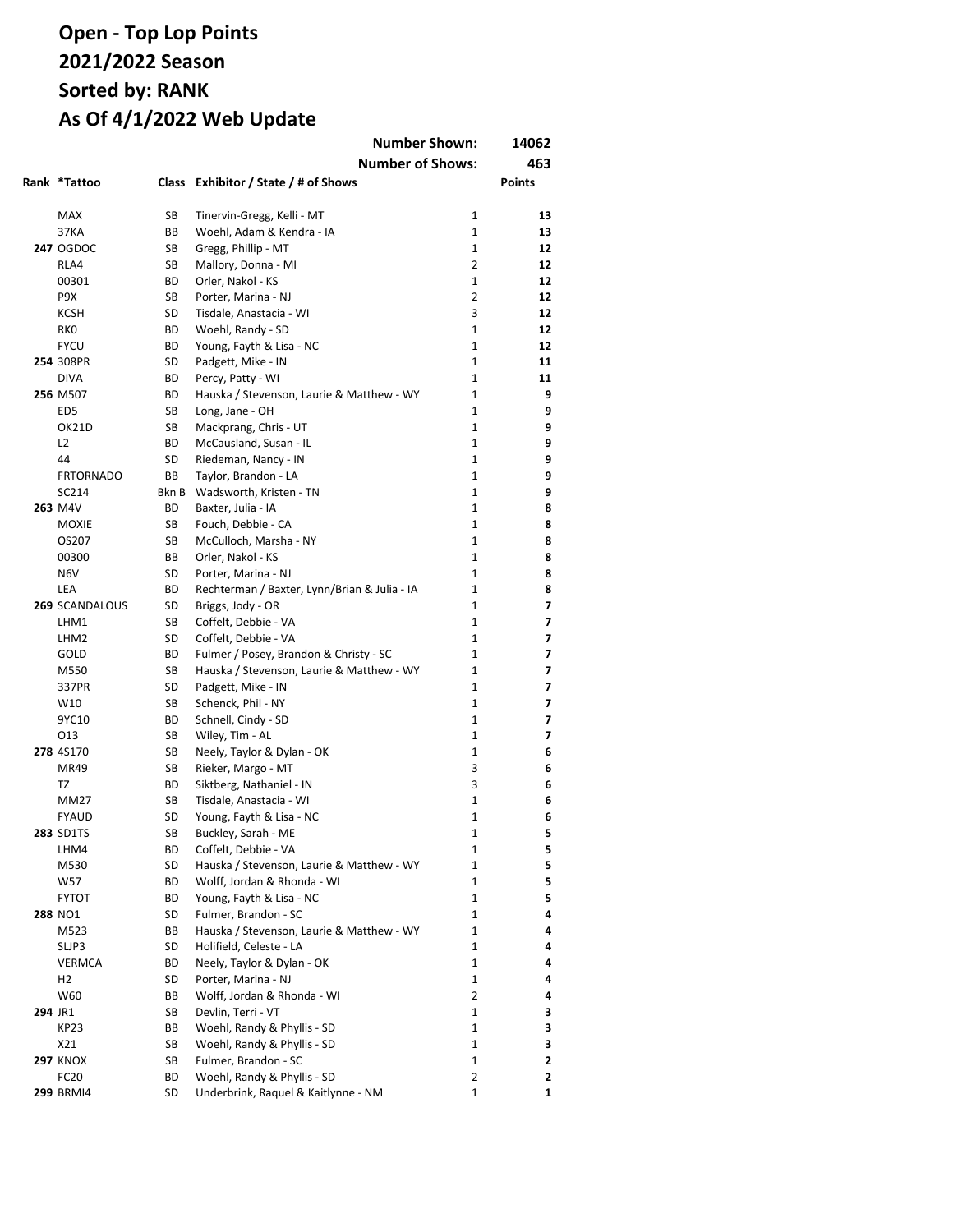| <b>Number Shown:</b>                         | 14062          |               |
|----------------------------------------------|----------------|---------------|
| <b>Number of Shows:</b>                      |                | 463           |
| Rank Exhibitor / State / # of Shows          |                | <b>Points</b> |
|                                              |                |               |
| 1 Young, Fayth & Lisa - NC                   | 28             | 110           |
| 2 Burroughs-Dunn, Brandy - MD                | 23             | 51            |
| 3 Padgett, Mike - IN                         | 18             | 47            |
| 4 Hauska / Stevenson, Laurie & Matthew - WY  | 11             | 43            |
| 5 Percy, Patty - WI                          | 17             | 42            |
| 6 Mackprang, Chris - UT                      | 9              | 32            |
| 7 Wadsworth, Kristen - TN                    | 11             | 30            |
| 8 Wauthier, Larry - IL                       | 12             | 26            |
| 9 Tisdale, Anastacia - WI                    | 11             | 23            |
| 10 Carpenter, Gabbi - IA                     | 9              | 21            |
| 11 Schmidt, Dale - IL                        | 10             | 20            |
| Terril, Travis - IN                          | 7              | 20            |
| 13 McCombs, Debbie - PA                      | 10             | 18            |
| Murphy, Clara - TX                           | 9              | 18            |
| 15 Schnell, Cindy - SD                       | 7              | 15            |
| 16 Coffelt, Debbie - VA                      | 8              | 14            |
| 17 Chardt, April - TX                        | 9              | 13            |
| Choate, Darrell - LA                         | 3              | 13            |
| McCulloch, Marsha - NY                       | 5              | 13            |
| Neighbours, Sky - WI                         | 5              | 13            |
| 21 Curley, Eva & Gabrielle - NY              | 4              | 12            |
| 22 Bailey, Christine - MT                    | 5              | 11            |
| Kleckner, Heather - MI                       | 4              | 11            |
| 24 Easter, Makenzie - MD                     | 6              | 10            |
| Tinervin-Gregg, Kelli - MT                   | 7              | 10            |
| Wiley, Tim - AL                              | 3              | 10            |
| 27 Campbell, Evangeline - OK                 | 3              | 9             |
| McCausland, Susan - IL                       | 4              | 9             |
| Ping, Matt & Cathy - IL                      | 2              | 9             |
| Riedeman, Nancy - IN                         | 5              | 9             |
| Woehl, Randy - SD                            | 5              | 9             |
| 32 Brattlie, Hanna - WI                      | 3              | 8             |
| Fulmer, Brandon - SC                         | $\mathbf{1}$   | 8             |
| Gregg, Phillip - MT                          | 2              | 8             |
| Hood, Brandon - LA                           | 3              | 8             |
| Mallory, Donna - MI                          | 3              | 8             |
| Woehl, Randy & Phyllis - SD                  | 2              | 8             |
| Wolff, Jordan & Rhonda - WI                  | 4              | 8             |
| 39 Devlin, Terri - VT                        | 2              | 7             |
| Graves, Kenneth - OH                         | 4              | 7             |
| Rud, Kellee - MN<br>Terrones, Francesca - WA | 5              | 7<br>7        |
| 43 Holifield, Celeste - LA                   | 3<br>3         |               |
| Mackprang, Cathy - UT                        | 3              | 6<br>6        |
| Porter, Marina - NJ                          | $\overline{2}$ | 6             |
| Rieker, Margo - MT                           | 3              | 6             |
| Schenck, Phil - NY                           | 2              | 6             |
| Siktberg, Nathaniel - IN                     | 3              | 6             |
| 49 Gaunitz, Lindsey / Irene & Marilea - IA   | 3              | 5             |
| Ping, Cathy - IL                             | 2              | 5             |
| Rechterman / Baxter, Lynn/Brian & Julia - IA | 3              | 5             |
| 52 Asani, Rissi - OH                         | $\mathbf{1}$   | 4             |
| Gerard, Kristina - MN                        | $\overline{2}$ | 4             |
| Long, Jane - OH                              | $\overline{2}$ | 4             |
| Orler, Nakol - KS                            | 2              | 4             |
| 56 Baber, Andrea - WI                        | $\overline{2}$ | 3             |
| Fulmer / Posey, Brandon & Christy - SC       | $\mathbf{1}$   | 3             |
| Harp, Shari - TX                             | $\mathbf{1}$   | 3             |
| Neely, Taylor & Daniel - OK                  | 3              | 3             |
| Neely, Taylor & Dylan - OK                   | 1              | 3             |
| O'Brien, Teresa & Skeeter - IN               | 1              | 3             |